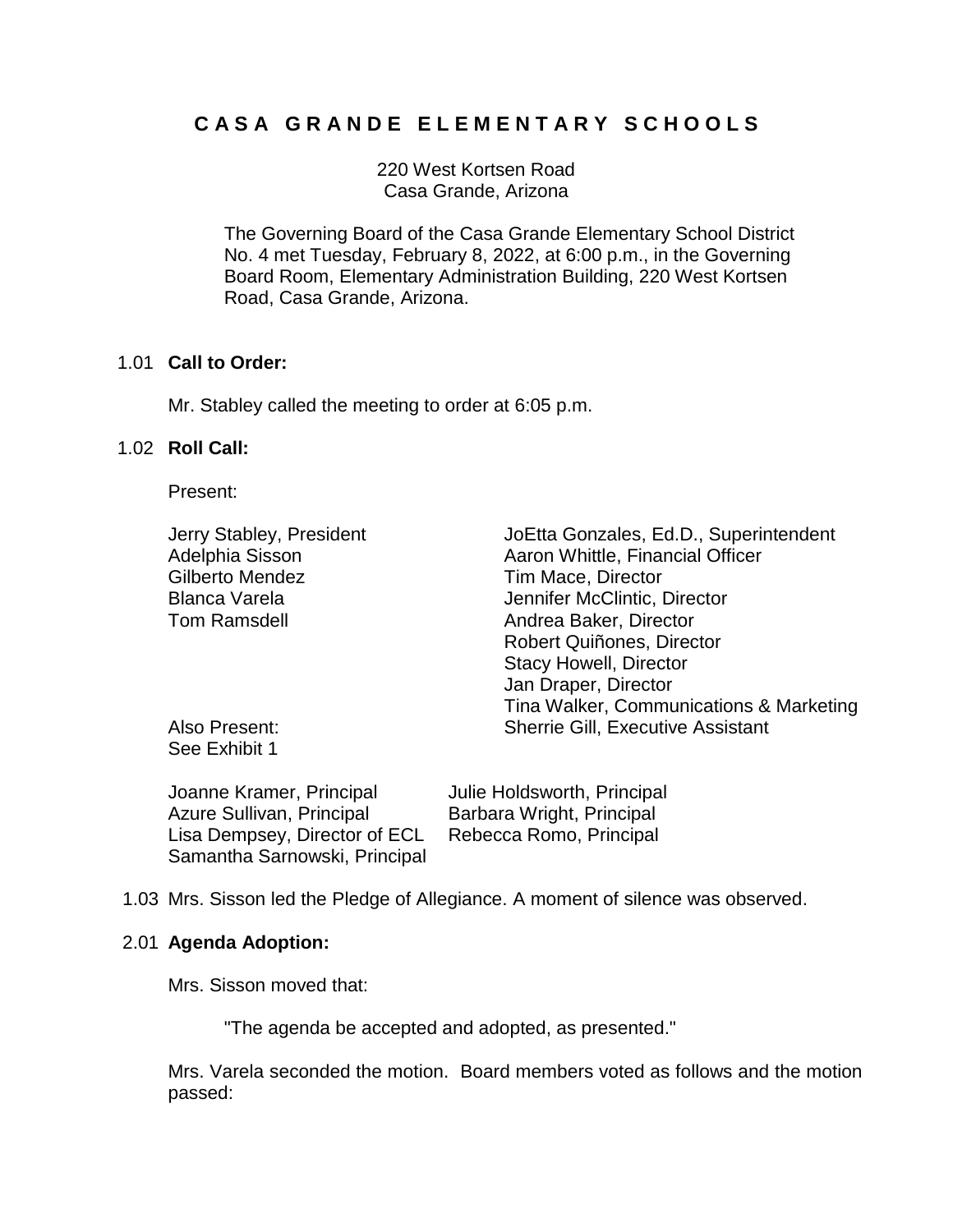| <b>Board member</b>  | In Favor | <b>Against</b> |
|----------------------|----------|----------------|
| <b>Tom Ramsdell</b>  |          |                |
| Gilberto Mendez      |          |                |
| Adelphia Sisson      |          |                |
| <b>Jerry Stabley</b> |          |                |
| <b>Blanca Varela</b> |          |                |

## 3. **Awards, Recognitions, Celebrations**

- 3.01 Dr. Gonzales recognized Erika Francisco Gaspar, Anthony Ilk and Brandy Meece as Rotary students of the month.
- 3.02 Sunrise Optimist Club Students of the Month, Athena Herrera, Addison Taylor and Francisco Suarez, were recognized by Mr. Norm Sam.
- 3.03 Dr. Gonzales recognized Ms. Alicia Pelaez, Ms. Jenny Myers, Mrs. Victoria Garcia, and Ms. Kelcy Kennady as monthly recipients of the Marigold Award.
- 4.01 Call to the Public
	- Mr. Joshua Crockett spoke about his concern over teacher shortages and the ability to find qualified replacements.
	- Mr. Kent Volkmer spoke about teacher turnover across the nation and asked the Board to consider a teacher development program, foreign teachers, 4 day school week and an increase in pay.
	- Miranda Fitzpatrick spoke on behalf of approximately 15 staff who were in the audience. She mentioned the loss of support from ESPs as they are being pulled to cover vacant/absent positions. She proposed a 4-day school week which could help with burnout and staffing.
	- Queenie Deckard spoke against masks.
- 5.01 Mr. Stabley called for objections from Board members, staff, and the public regarding consent agenda items.

Mr. Stabley asked that item 5.06 be pulled from consent.

Mr. Mendez moved that:

"The agenda items marked with an asterisk, with the exception of item 5.06, be approved and/or ratified."

Mr. Ramsdell seconded the motion. Board members voted as follows and the motion passed: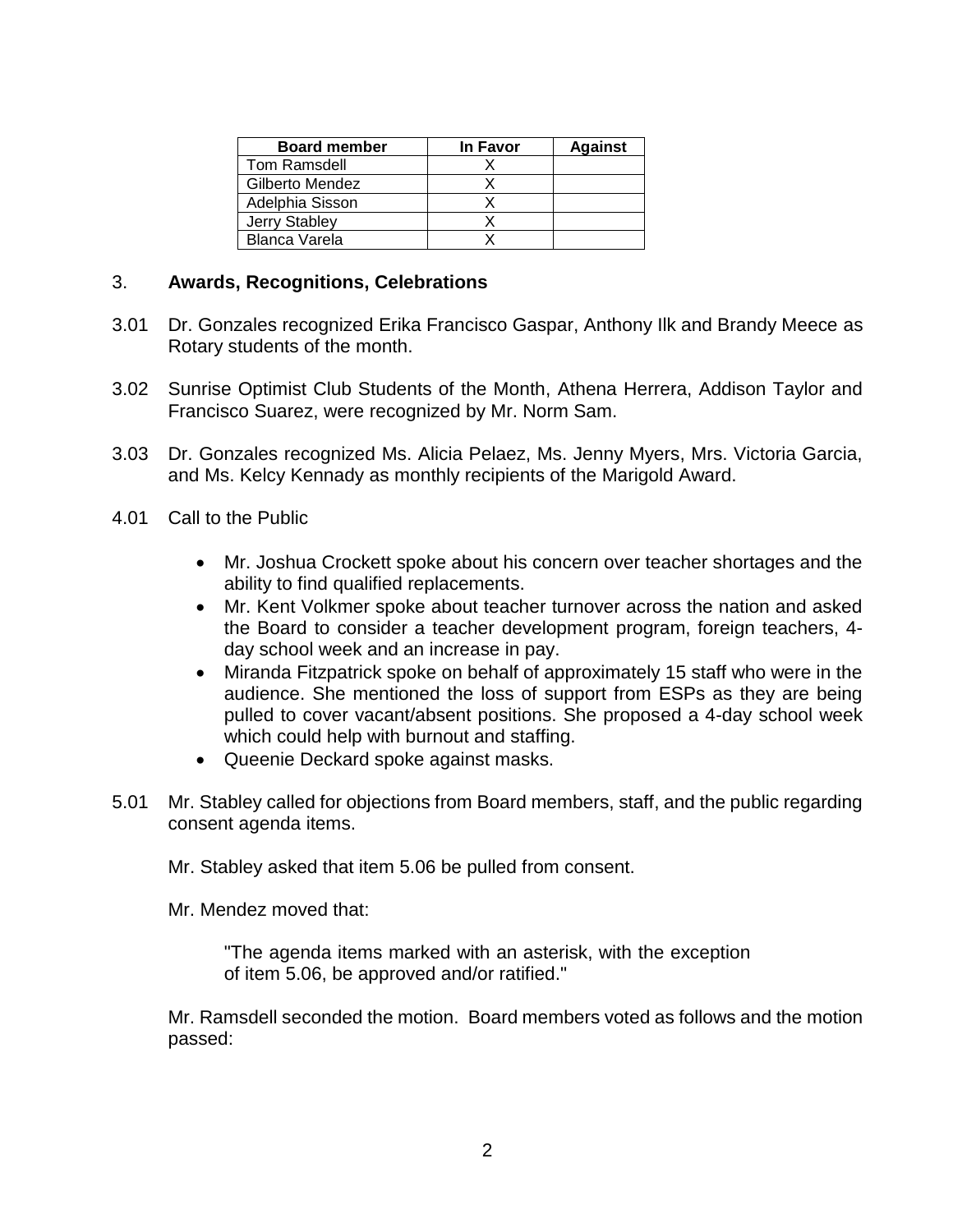| <b>Board member</b> | In Favor | <b>Against</b> |
|---------------------|----------|----------------|
| Tom Ramsdell        |          |                |
| Gilberto Mendez     |          |                |
| Adelphia Sisson     |          |                |
| Jerry Stabley       |          |                |
| Blanca Varela       |          |                |

- \*5.02 The minutes of the January 11, 2022 Study Session and Regular Meeting were approved by the Governing Board.
- \*5.03 The minutes of the January 25, 2022 Special Meeting were approved by the Governing Board.
- \*5.04 The following certified personnel actions were approved/ratified by the Governing Board:

Authorization to Adjust Coaching Models Based on School Needs: The Governing Board approved the adjustments based on the Comprehensive Needs Assessment.

Authorization to Adjust District Math Coach from Part-time to Full-time: The Governing Board approved the change of the district math coach from part-time to full-time for the 2022-23 school year using Grant Funding.

Authorization to Employ a Full-time Reading Interventionist: The Governing Board approved the employment of a second full-time Title I reading interventionist at Mesquite Elementary School for the 2022-23 school year using Grant funding.

Authorization to Modify Principal Contracts: The Governing Board approved the modification of principal contracts as recommended.

Authorization to Issue Certified Assistant Principal and TOA Contracts, FY 2022- 2023: The Governing Board approved the issuance of Certified Assistant Principal and TOA Contracts for the 2022-2023 school year.

Authorization to Issue Certified Teachers, Certified Directors, Assistant Directors, and Principals Contracts, FY 2022-2023: The Governing Board approved the issuance of Certified Teachers, Certified Directors, Assistant Directors, and Principal contracts for the 2022-2023 school year.

Authorization to Issue Temporary 6/5 Contract: The Governing Board approved a 6/5 contract for Mackinnon Olson for the total number of days he will be covering for Ms. Jessica Krobath who is on Leave of Absence..

Ratification of Certified Personnel Employment:

| <b>Employee</b>                | <b>Position</b> | <b>Campus/Dept.</b> |  |
|--------------------------------|-----------------|---------------------|--|
| John, Heather 7th Science CGMS |                 |                     |  |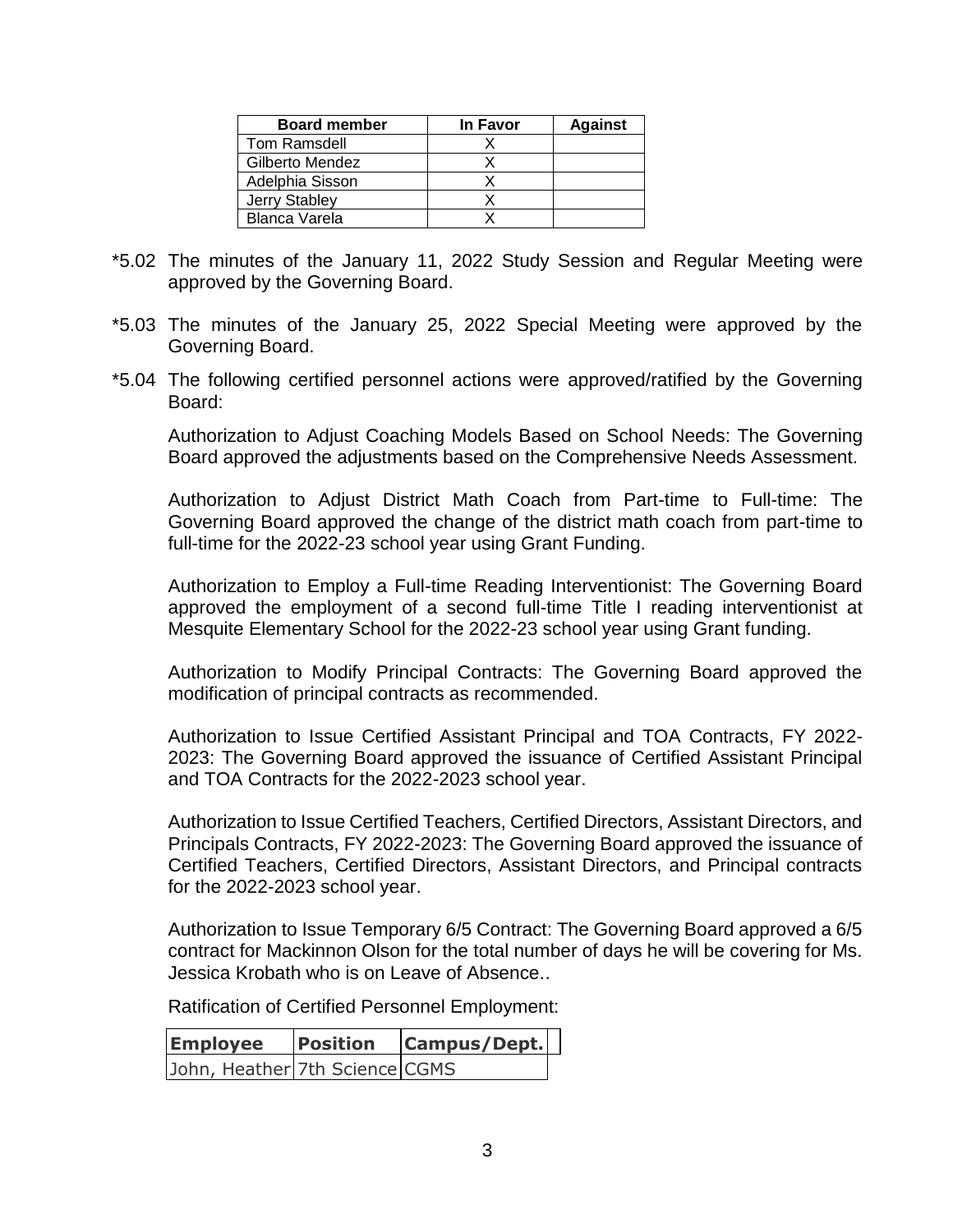Ratification of Reclassification of Certified Personnel:

| <b>Employee</b><br><b>New Position</b> |                                             | Campus/Dept. |
|----------------------------------------|---------------------------------------------|--------------|
| Dukes, Annika                          | 5th Grade                                   | Ironwood     |
| Macias, Jessica                        | Associate Teacher McCartney Ranch           |              |
|                                        | Victorino, Jessica Associate Teacher Cholla |              |

Ratification of Certified Personnel Resignations:

| <b>Employee</b>               | <b>Position</b>     | Campus/Dept.                 | <b>Effective</b> |
|-------------------------------|---------------------|------------------------------|------------------|
| Cruz, Pricila                 | Kindergarten Cholla |                              | 1/7/2022         |
| Garthaus, Marie               |                     | Kindergarten McCartney Ranch | 1/28/2022        |
| Johnson, Andrew               | 2nd Grade           | Cholla                       | 5/26/2022        |
| Lie Wijaya, Rocio             | 3rd Grade           | Cholla                       | 5/26/2022        |
| McKenzie, Pani                | 5th Grade           | Ironwooc                     | 5/26/2022        |
| Nilson, Stephanie 6th Science |                     | Cactus                       | 5/26/2022        |
| Redcay, Ellen                 | 5th Grade           | Ironwood                     | 1/14/2022        |
| Rohr, Dena                    | 3rd Grade           | Cholla                       | 5/26/2022        |
| Sullivan, Azure               | Principal           | Cholla                       | 6/30/2022        |
| Zavala, Jacob                 | <b>Music</b>        | McCartney/Cottonwood         | 1/21/202         |

Ratification of Certified Personnel Retirement:

| <b>Employee</b>                     | <b>Position Campus/Dept. Retire Date</b> |           |
|-------------------------------------|------------------------------------------|-----------|
| Escobar, Cynthia Teacher Palo Verde |                                          | 5/26/2022 |
| Walz, Vicki                         | Teacher   Desert Willow                  | 5/26/2022 |

# \*5.05 Classified Personnel

The following classified personnel actions were approved/ratified by the Governing Board:

Authorization to Issue Extra Duty, Extra Pay Stipends to Classified Staff, Spring Intersession Coordinator Support: The Governing Board approved the \$150 stipends for classified staff assisting with Spring Intercession.

Ratification of Notification of Intent to Retire Effective at Conclusion of Contract Year 2021-2022/Request for Benefits: The Governing Board ratified the notices of retirement and payment of retirement benefits, as appropriate.

Authorization to Renew Contracts for Classified Directors, FY 2022-2023: The Governing Board approved the issuance of Classified Director contracts for the 2022- 2023 school year.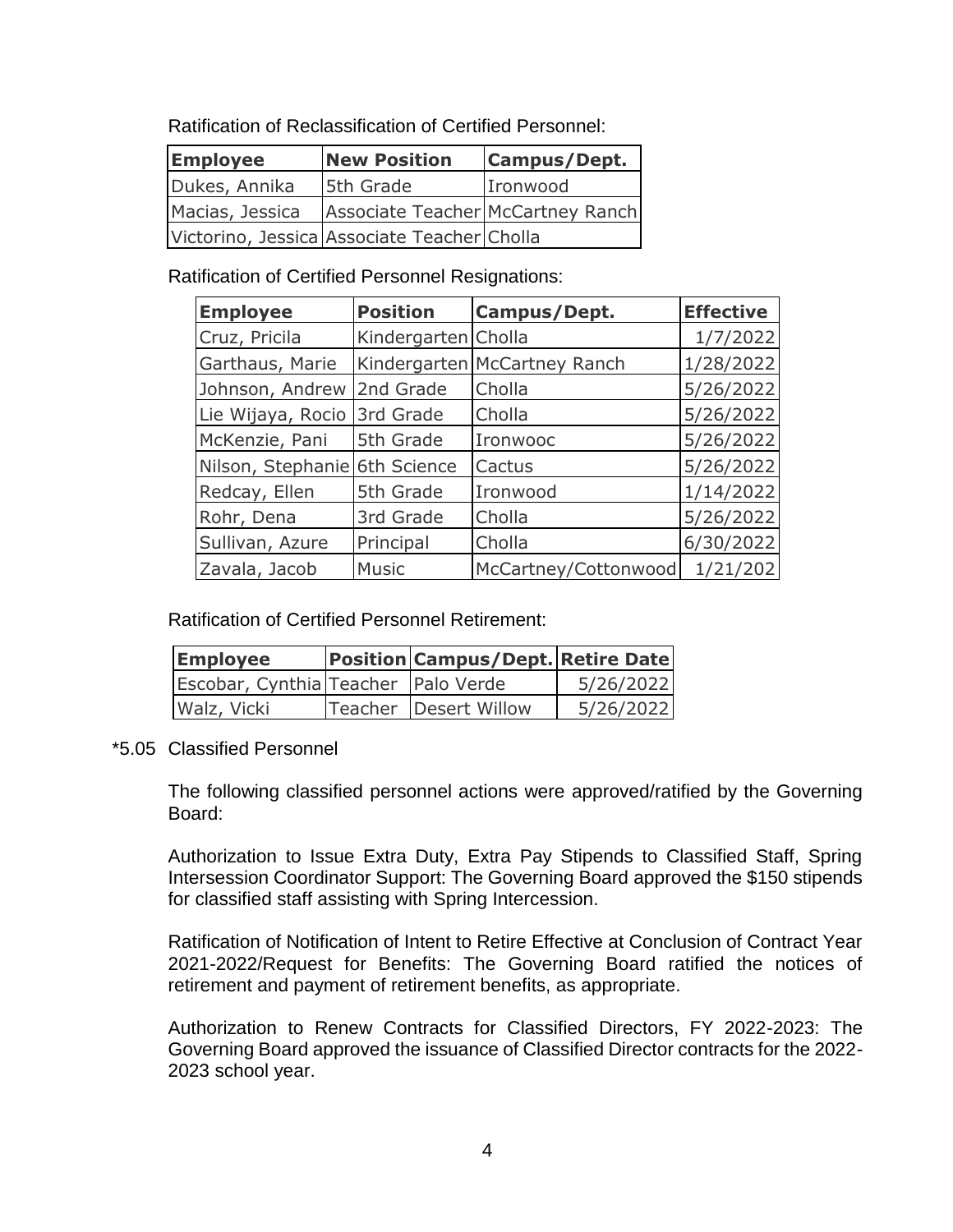Authorization to Issue Classified At-Will Work Agreements, FY 2022-2023: The Governing Board approved the issuance of Classified At-Will Work Agreements for the 2022-2023 school year.

| Employee                                  | Position                                             | Campus/Dept.         |
|-------------------------------------------|------------------------------------------------------|----------------------|
| Bass, Vanessa                             | Day Assistant                                        | Ironwood             |
| Benavidez, Angela                         | <b>Office Specialist</b>                             | Mesquite             |
| Chavez-Barajas, Martina Custodian-Evening |                                                      | <b>Desert Willow</b> |
| Mejia, Angela                             | <b>Crossing Guard</b>                                | Cottonwood           |
| Pelaez, Madison                           | <b>Education Assistant-Crossing Guard</b>            | Cholla               |
| Schwindt, Bridgette                       | <b>Education Specialist-Inclusive Education ECLC</b> |                      |
| Vayas, Lydia                              | Cafe Assistant                                       | Cactus               |
| Webster, Kura                             | Van Driver                                           | Transportation       |
| Welch, Ronald                             | Delivery Driver                                      | Nutrition Services   |

Ratification of Classified Personnel Employment:

# Ratification of Classified Personnel Resignations:

| Employee                             | Position                                           | Campus/Dept.                 | Effective |
|--------------------------------------|----------------------------------------------------|------------------------------|-----------|
| Bellamy, Belen                       | Custodian                                          | <b>Facilities</b>            | 5/20/2022 |
| Casillas, Shelby                     | <b>Education Specialist-Inclusive</b><br>Education | Villago                      | 1/17/2022 |
| Castellano, Maria                    | <b>Education Specialist-Inclusive</b><br>Education | Desert Willow                | 1/28/2022 |
| Cooper, Shakira                      | <b>Bus Driver</b>                                  | Transportation               | 1/20/2022 |
| Garcia Munoz, Victoria               | <b>Office Specialist</b>                           | Palo Verde                   | 2/11/2022 |
| Gemmell, Bruce                       | Vehicle Mechanic                                   | Transportation               | 4/20/2022 |
| Gutierrez, Muriel                    | Cafe Assistant                                     | Villago                      | 1/25/2022 |
| Hernandez, Jacqueline                | Human Resources Technician                         | TAES                         | 1/28/2022 |
| Herrera, Marcelino                   | Grounds & Landscape Specialist                     | <b>Facilities</b>            | 1/14/2022 |
| Legarda Cisneros,<br><b>Jennifer</b> | Noon Assistant                                     | Mesquite                     | 1/28/2022 |
| Snell, Rachel                        | <b>Education Specialist-Inclusive</b><br>Education | Cactus                       | 1/28/2022 |
| Stewart, Destiny                     | <b>Education Assistant-Special</b><br>Education    | Saguaro                      | 2/4/2022  |
| Welch, Ronald                        | Delivery Driver                                    | Nutrition<br><b>Services</b> | 1/26/2022 |
| Wheeler, Steven                      | <b>Bus Driver</b>                                  | Transportation               | 2/4/2022  |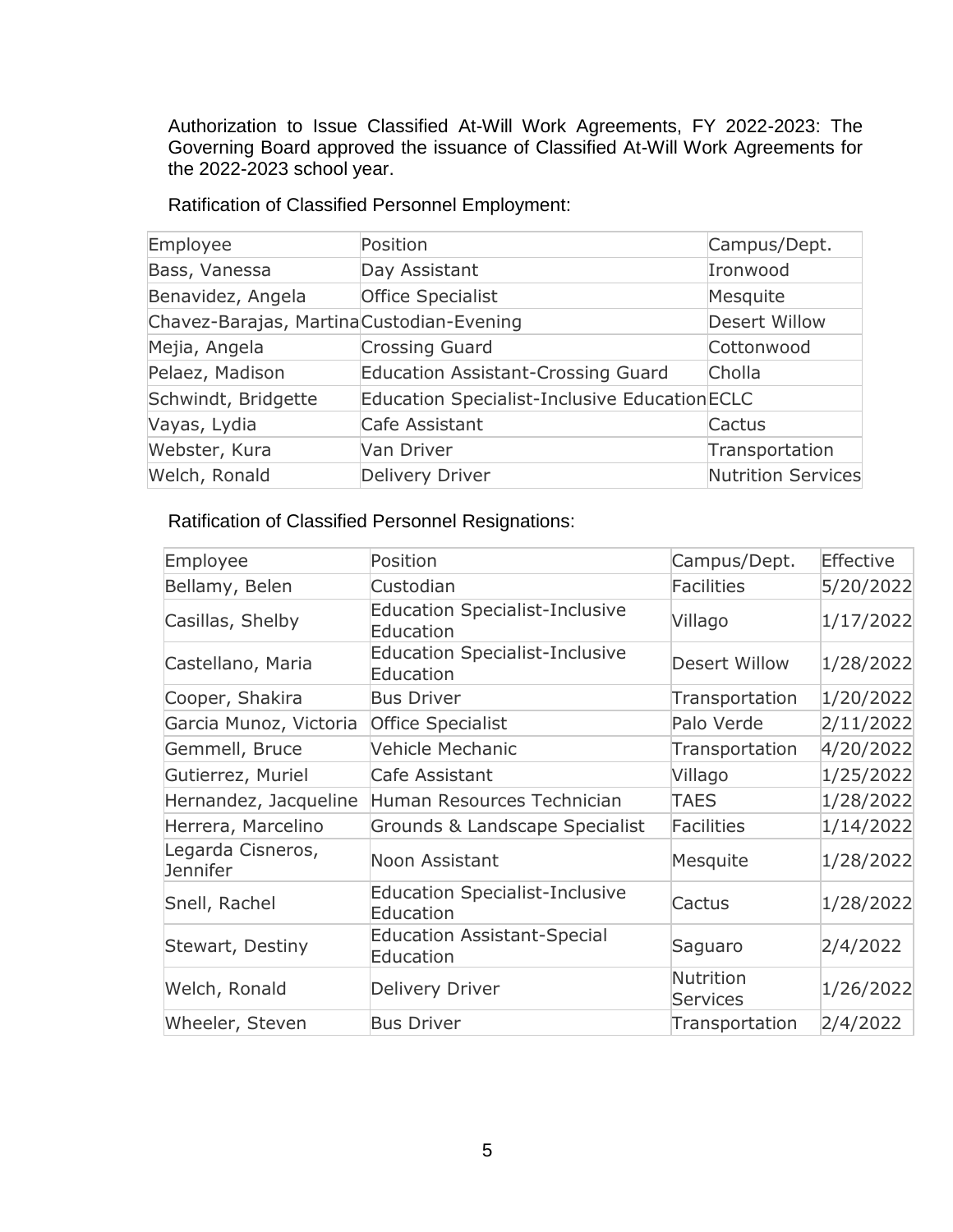| Employee                               | <b>New Position</b>                                  | Campus/Dept.           |
|----------------------------------------|------------------------------------------------------|------------------------|
| Alarcon, Maria                         | <b>Bus Driver</b>                                    | Transportation         |
| Baker, Robert                          | Ed Asst Acad Inter, ESSER III                        | Saguaro                |
| Bojorquez, Jose                        | <b>Education Specialist-Inclusive Education</b>      | <b>McCartney Ranch</b> |
| Brewer, Monica                         | Education Specialist-Early Childhood (P/T) Evergreen |                        |
| Esparza, Stacy                         | Education Specialist-KinderPlus (P/T)                | Palo Verde             |
| Fernandez, Priscilla Cafe Site Manager |                                                      | <b>Desert Willow</b>   |
| Guevara, Tiffany                       | Payroll Coordinator                                  | <b>District Office</b> |
|                                        | Payroll Coordinator Payroll Coordinator              | <b>District Office</b> |
| Romero, Melanie                        | Speech Language Pathology Assistant                  | Villago                |
| Urias, Annalisa                        | Payroll Specialist                                   | <b>District Office</b> |
| Vasquez, Angelina                      | Day Assistant (then transferred to VMS)              | Cholla                 |
| Vasquez, Angelina                      | <b>Education Specialist-Inclusive Education</b>      | Villago                |
| Wilson, Richard                        | Maintenance Technician                               | <b>Facilities</b>      |
| Zavala, Sandra                         | <b>Education Assistant-Crossing Guard</b>            | <b>McCartney Ranch</b> |

Ratification of Classified Personnel Retirement:

| Employee                                            | Position | Campus/Dept. Retire Date               |  |
|-----------------------------------------------------|----------|----------------------------------------|--|
| Chamblin, PaulaBus DriverTransportationMay 26, 2022 |          |                                        |  |
| Vayas, Angela                                       |          | Bus Driver Transportation May 26, 2022 |  |

- 5.06 Acceptance of Administrative Resignation: Azure Sullivan, Principal, Cholla Elementary School, effective June 30, 2022. A copy of Ms. Sullivan's notice of resignation effective June 30, 2022, had been included in the Board's information. President Stabley and board members thanked Ms. Sullivan for her years of service to the Casa Grande Elementary School District.
- \*5.07 The student activities report for January, 2022, had been provided to the Board prior to the meeting.
- \*5.08 The financial report for January, 2022 had been provided to the Board prior to the meeting.
- \*5.09 The vehicle inventory report for January, 2022 had been provided in the Board's information.
- \*5.10 The vehicle maintenance report for January, 2022 had been provided in the Board's information.
- \*5.11 The weekly enrollment summaries for January 12, January 19, January 26, and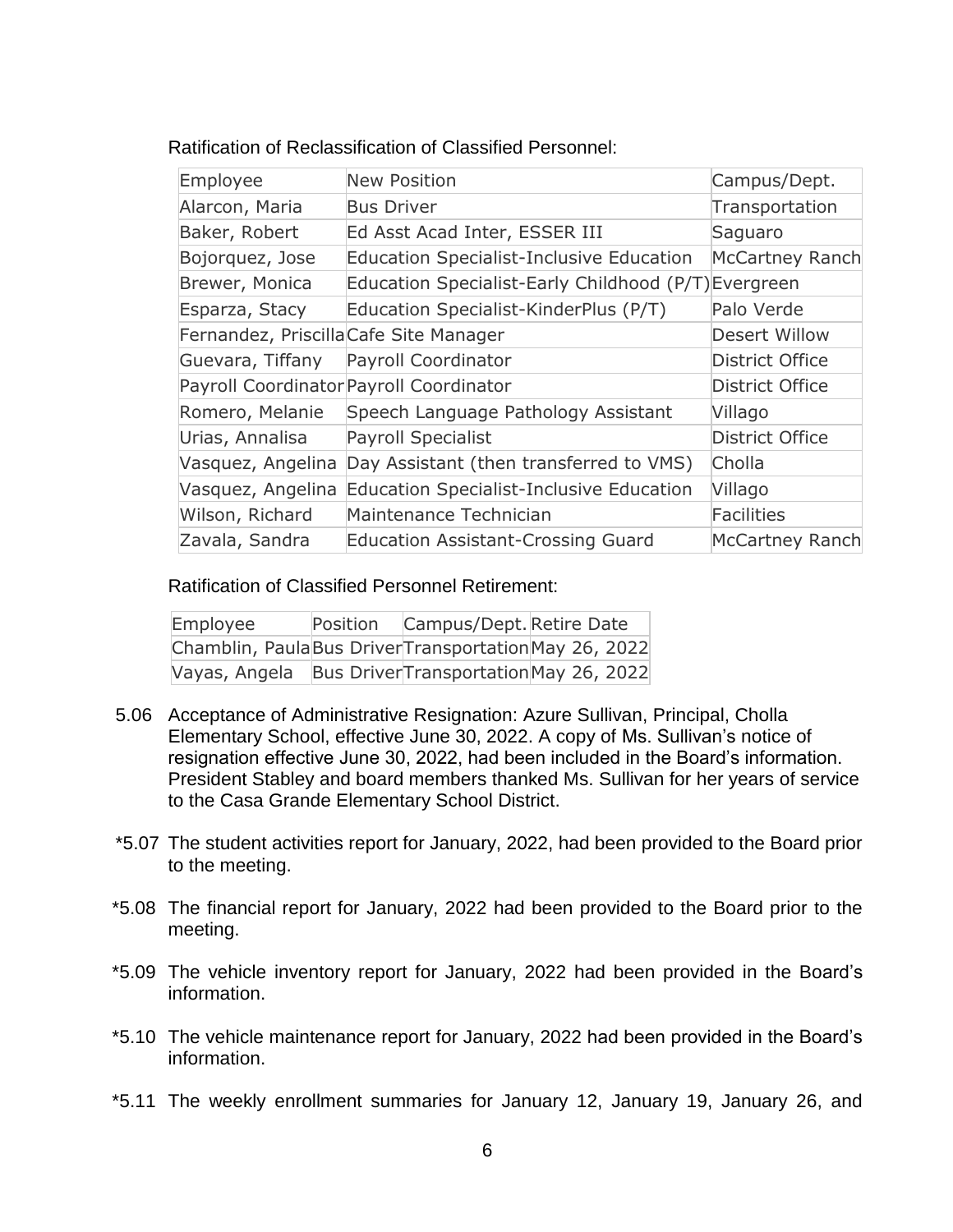February 2, 2022 had been provided to Board members prior to the meeting.

- \*5.12 The vouchers presented at the meeting were approved by the Governing Board.
- \*5.13 The following donations were accepted:

Cactus Middle School Ms. April Rago had a Donors Choose project funded in the amount of \$1,339.

Cholla Elementary

Ms. Vicki Sutera had two Donors Choose projects funded in the amount of \$547 for a total of \$1,094.

Mr. Josh Crockett had a Donors Choose project funded in the amount of \$496.

Desert Willow Elementary

Mrs. Amber Cordova had a Donors Choose project funded in the amount of \$1,431.

Ms. Heather Wilson had a Donors Choose project funded in the amount of \$473.

Mrs. Salena Russel had a Donors Choose project funded in the amount of \$676.

Ms. Renee Duckworth had a Donors Choose project funded in the amount of \$1,070.

Mrs. Kathy Seaver had a Donors Choose project funded in the amount of \$694.

Ms. Christina Cortez had a Donors Choose project funded in the amount of \$590.

Ms. Heather Wilson had a Donors Choose project funded in the amount of \$265.

Mrs. Amber Cordova had a Donors Choose project funded in the amount of \$392.

Ms. Katherine Kwiatkowski had a Donors Choose project funded in the amount of \$590.

McCartney Ranch Elementary Mrs. Patti Kleinhanzl had a Donors Choose project funded in the amount of \$470.

# Palo Verde Elementary

Ms. Julianna Padilla had a Donors Choose project funded in the amount of \$771.

\*5.14 First Reading, Revision of Policy JFB-Open Enrollment: As this was a first reading, no action is required.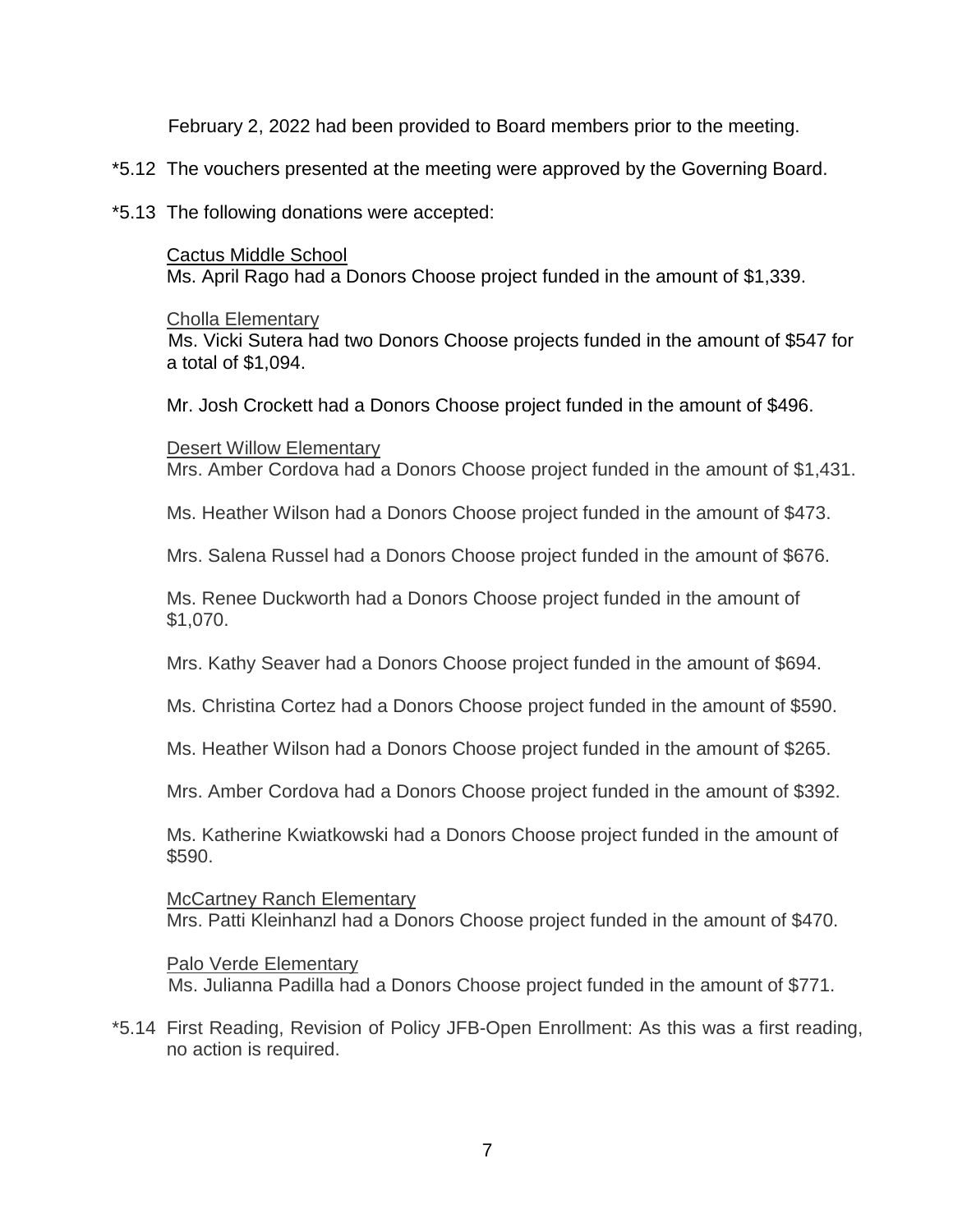- \*5.15 Award IFB for Cactus Middle School Site Improvements: The Governing Board authorized the award of IFB #203-1121 to Chasse Building Team in the amount not to exceed \$2,699,896.00, which includes all applicable costs for the project, as proposed.
- \*5.16 Authorization to Offer Computer Science Elective Courses at the Middle Schools: The Governing Board approved the proposed computer science electives at all three middle schools.
- 6.01 Information regarding the Middle School Core English Language Arts Programs for 60 day Public Review was provided to Board members prior to the meeting. Mrs. Heather Gonzalez, along with Ms. Andrea Baker and Mrs. Jan Draper, reviewed the process for curriculum adoption. The three programs being reviewed for middle school English Language Arts adoption are: Amplify ELA, Common Lit 360, and HMH Into Literature. The three programs will be on public review for 60 days. There will be two community forums to gather feedback from families, teachers, students, and the community. The proposed new middle school ELA curriculum will be up for adoption at the April Board meeting.
- 6.02 Information regarding the 2021-2022 Budget Update was provided to Board members prior to the meeting. Mr. Aaron Whittle gave a comprehensive budget update. He explained the M&O General Budget Limit Calculation and shared that the district is currently right on target with the budget.
- 6.03 Information regarding the 2022-2023 Preliminary Budget Planning was provided to Board members prior to the meeting. Mr. Aaron Whittle provided an update on the 2022-23 budget planning process.
- 7.01 Information regarding the 2020-21 Annual Comprehensive Financial Report was provided to Board members prior to the meeting. Mr. Dennis Maschke with CWDL, the district's auditing firm, along with Mr. Aaron Whittle provided an overview of the district's Annual Comprehensive Financial Report and audit results for the fiscal year ending June 30, 2021. The auditors celebrated the finance team and CGESD for completing the audit early. A clean opinion was shared for the 2021 Fiscal Year report.

#### Mr. Ramsdell made a motion to:

"Accept the 2020-2021 Annual Comprehensive Financial Report*.*"

Mrs. Sisson seconded the motion. Board members voted as follows and the motion passed:

| <b>Board member</b> | In Favor | <b>Against</b> |
|---------------------|----------|----------------|
| Tom Ramsdell        |          |                |
| Gilberto Mendez     |          |                |
| Adelphia Sisson     |          |                |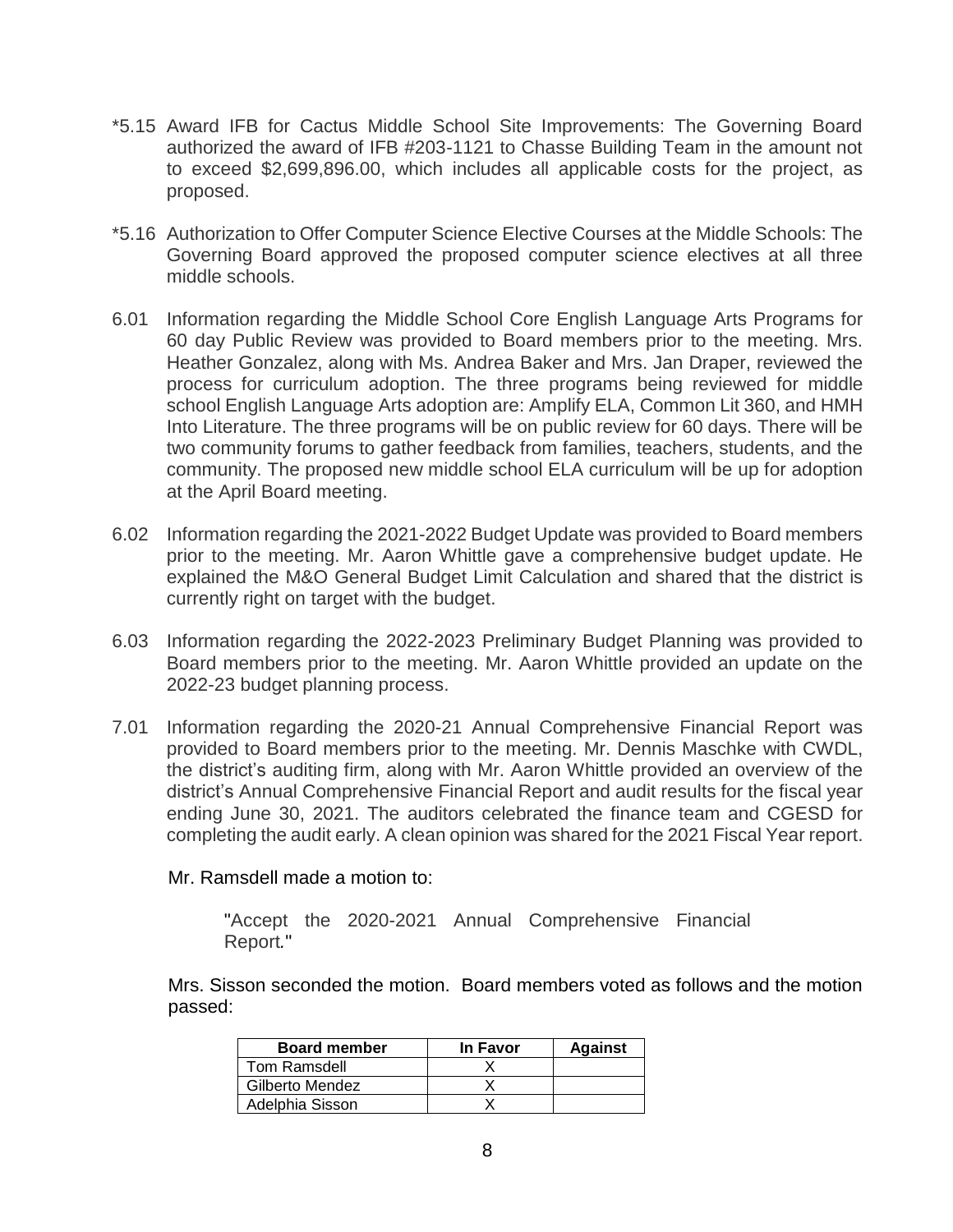| Jerry Stabley |  |
|---------------|--|
| Blanca Varela |  |

7.02 Dr. Gonzales addressed the higher level of stress staff have had this school year as a result of the impacts of COVID-19. The Board was asked to consider approving a \$500 stipend to be paid out April 1<sup>st</sup> to all benefits eligible employees employed October 25, 2021 through March 25, 2022.

Mrs. Varela made a motion to:

"Approve a \$500 stipend to be paid out April 1, 2022 to all benefits eligible employees employed October 25, 2021 through March 25, 2022*.*"

Mrs. Sisson seconded the motion. Board members voted as follows and the motion passed:

| <b>Board member</b> | In Favor | <b>Against</b> |
|---------------------|----------|----------------|
| Tom Ramsdell        |          |                |
| Gilberto Mendez     |          |                |
| Adelphia Sisson     |          |                |
| Jerry Stabley       |          |                |
| Blanca Varela       |          |                |

7.03 Board members discussed hosting a community forum for Superintendent finalists as a part of the search process.

Mr. Ramsdell made a motion to:

"Include a community forum as a part of the superintendent search process*.*"

Mr. Mendez seconded the motion. Board members voted as follows and the motion passed:

| <b>Board member</b> | In Favor | <b>Against</b> |
|---------------------|----------|----------------|
| <b>Tom Ramsdell</b> |          |                |
| Gilberto Mendez     |          |                |
| Adelphia Sisson     |          |                |
| Jerry Stabley       |          |                |
| Blanca Varela       |          |                |

- 8.01 The next regular meeting, will be held on Tuesday, March 8, 2022, at 6:00 p.m.
- 9.01 Superintendent's Report

Dr. Gonzales reported that COVID numbers are down and attendance for both